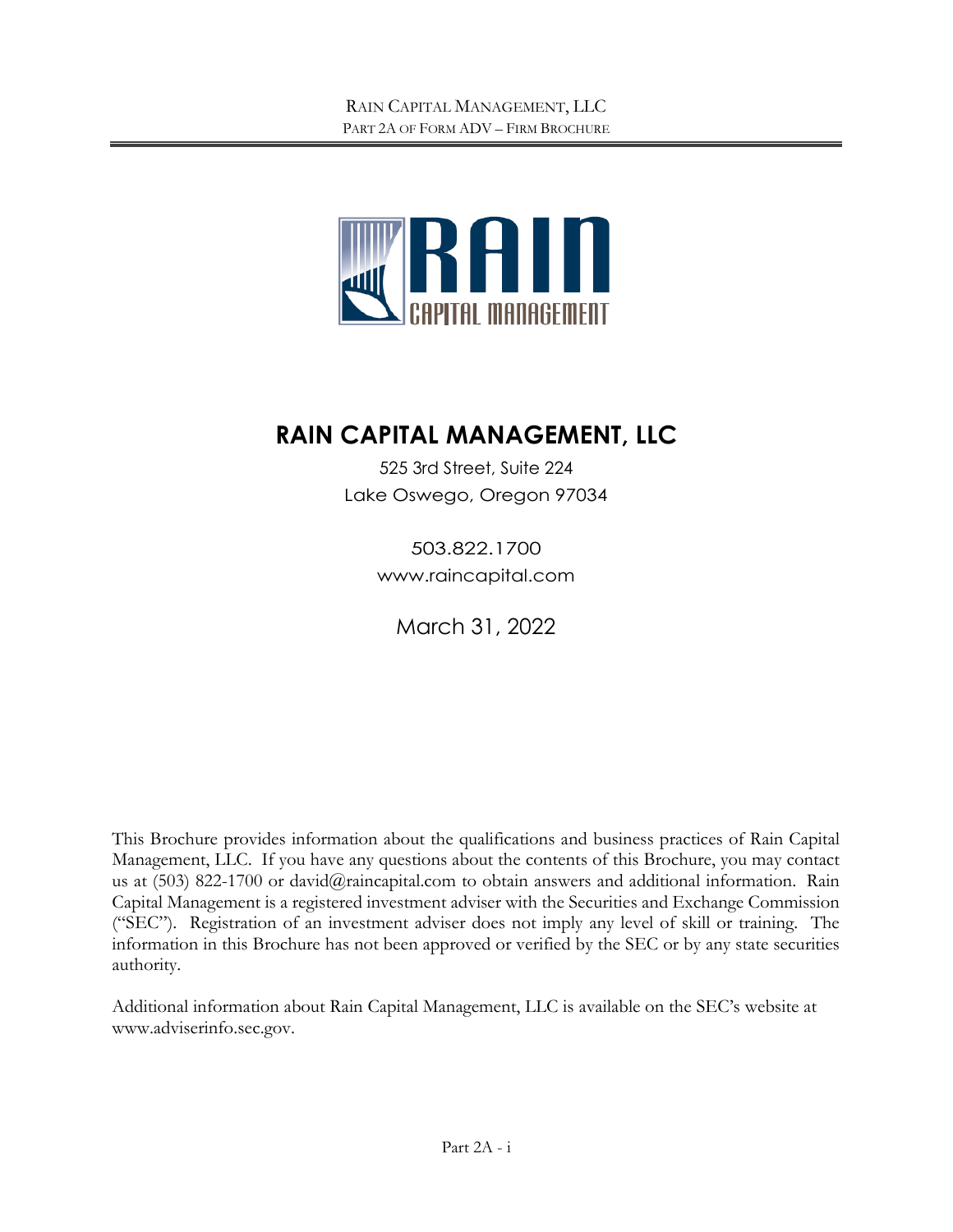#### <span id="page-1-0"></span>**Item 2 – Material Changes**

The date of our previous annual update to our Brochure was March 26, 2021.

We will ensure that all current Clients receive a Summary of Material Changes to this and subsequent Brochures within 120 days of the close of our business' fiscal year. A Summary of Material Changes is also included with our Brochure on the SEC's website at [www.adviserinfo.sec.gov.](http://www.adviserinfo.sec.gov/) The searchable IARD/CRD number for Rain Capital Management is 158996. The Summary of Material Changes would be listed as "Exhibit A" to our Brochure. We may further provide other ongoing disclosure information about material changes as necessary and will further provide you with a new Brochure as necessary based on changes or new information, at any time, without charge.

Currently, our Brochure may be requested by contacting David Reichle, Chief Compliance Officer of Rain Capital Management, LLC at (503) 822-1700 or david@raincapital.com. Our Brochure is provided free of charge.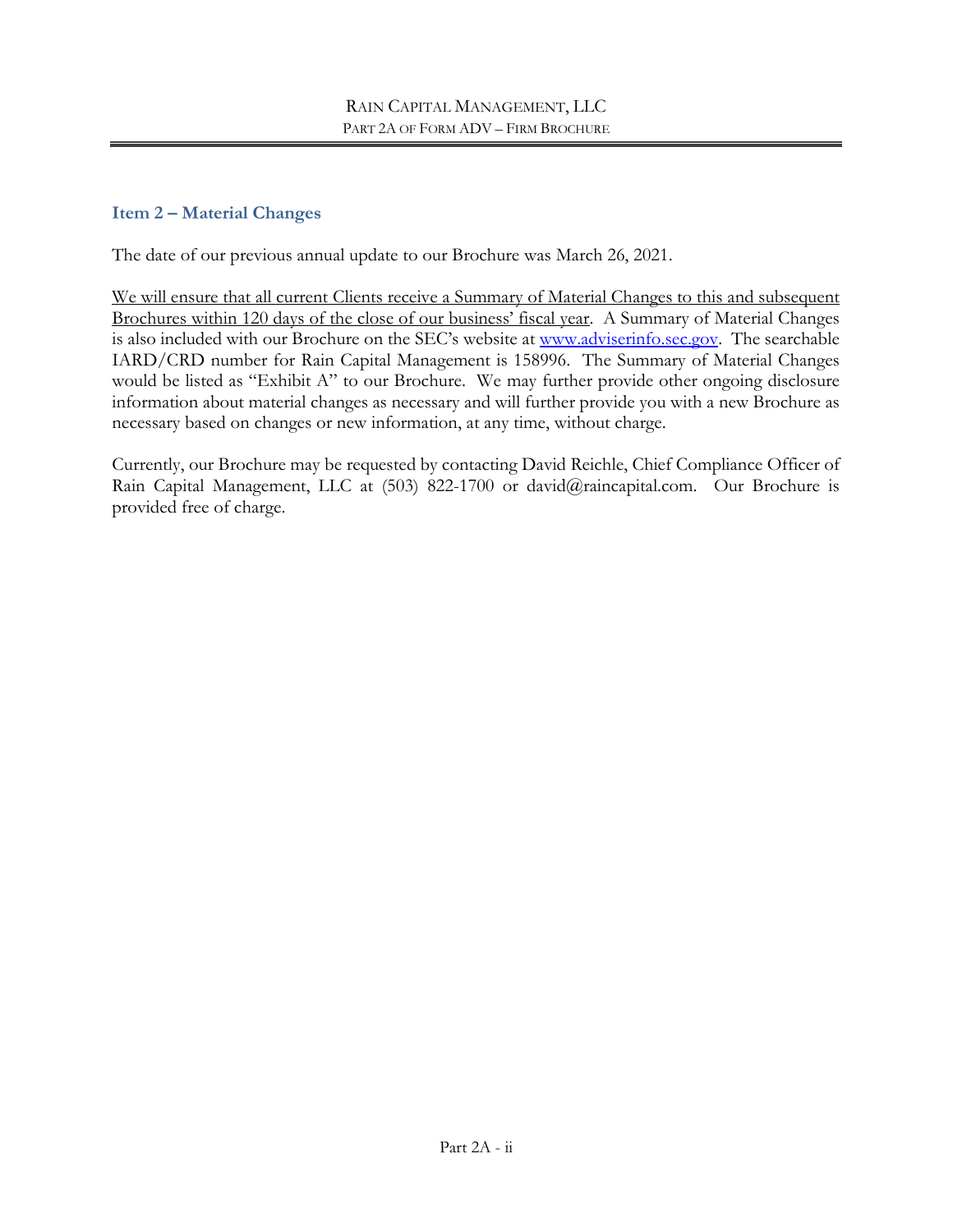## <span id="page-2-0"></span>**Item 3-Table of Contents**

|                                                                                                | Page |
|------------------------------------------------------------------------------------------------|------|
|                                                                                                |      |
|                                                                                                |      |
|                                                                                                |      |
|                                                                                                |      |
|                                                                                                |      |
|                                                                                                |      |
|                                                                                                |      |
|                                                                                                |      |
|                                                                                                |      |
|                                                                                                |      |
| Item 11 - Code of Ethics, Participation or Interest in Client Transaction & Personal Trading11 |      |
|                                                                                                |      |
|                                                                                                |      |
|                                                                                                |      |
|                                                                                                |      |
|                                                                                                |      |
|                                                                                                |      |
|                                                                                                |      |
|                                                                                                |      |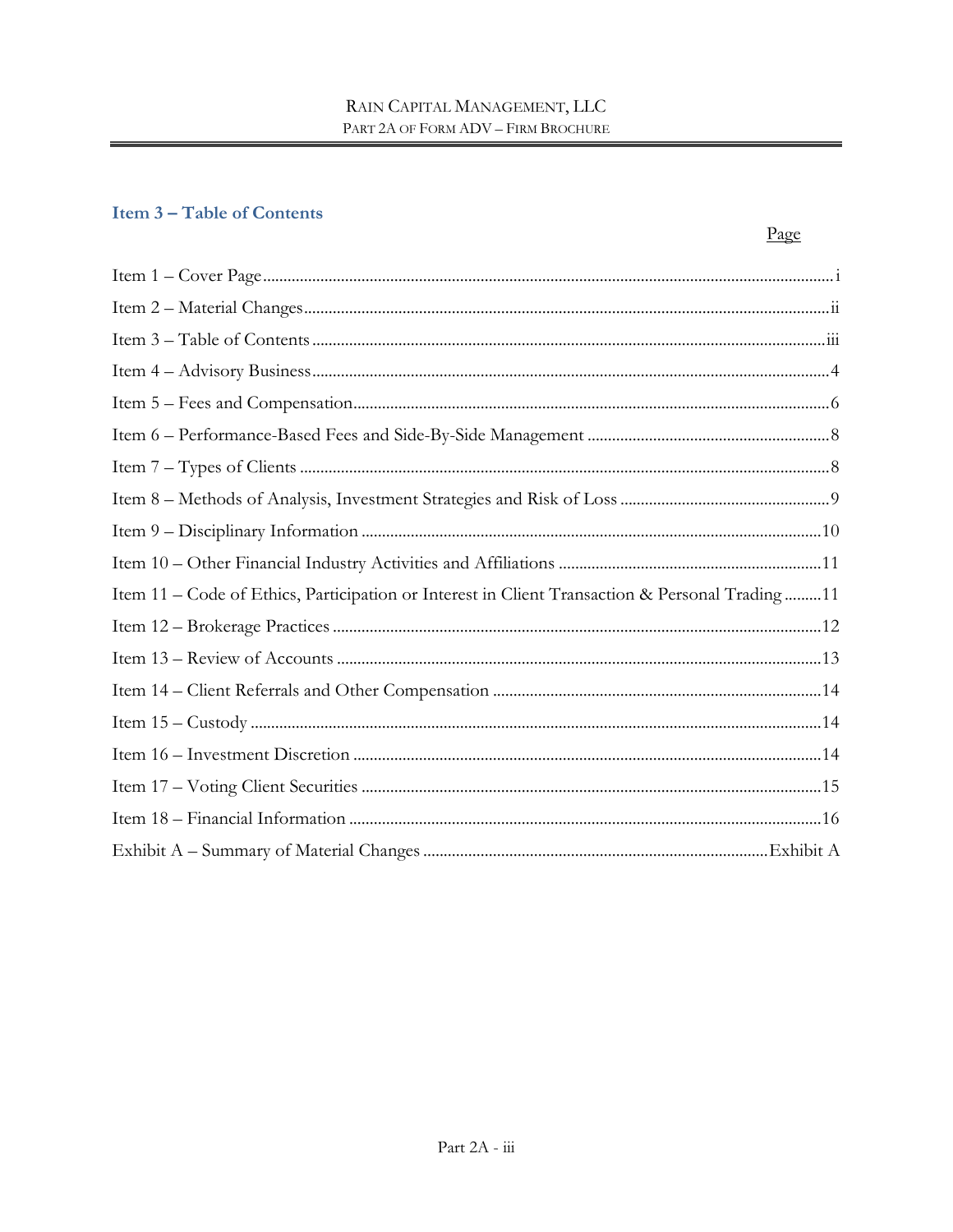#### <span id="page-3-0"></span>**Item 4 – Advisory Business**

**A** Rain Capital Management, LLC ("Rain" "Rain Capital" "we" or "us") is an independent Portland, Oregon based investment advisory firm providing a variety services to our Clients. This Brochure has been created to provide information relating to the investment advisory and financial planning services we provide to individuals.

The firm has been in business since 2011 and registered as an investment adviser with the SEC. David Reichle, Chief Portfolio Strategist and CCO, Christopher Abbruzzese, Chief Investment Officer and C. Ellen Kim, Chief Operating Officer are the principal owners of the firm. Our approach uses broadly diversified portfolios and a systematic strategy to manage investments. We follow strict fiduciary standards, putting our Clients' interests before our own and seeking to avoid conflicts of interest with our Clients.

**B, C** We offer investment advisory and portfolio management services to individuals, their families, and related entities including trusts, estates, charitable organizations (foundations), family investment corporations, partnerships and business entities. Our investment recommendations include mutual funds, individual bonds, and exchange-listed equity securities. For certain Clients that meet suitability requirements, we may recommend alternative investments, including private equity funds. If Clients hold other types of investments, we will advise them on those investments also.

#### **Individuals**

We generally have discretionary authority relating to the investment advisory services we offer to our individual Clients. See Item 16 below for information regarding discretionary authority. Our advice and services are tailored to the unique objectives of each Client. We formulate client investment objectives after discussing with each new Client their risk tolerance, time horizon, and projected future liquidity needs, current holdings, tax considerations, personal market views and other factors. The investment objective guides us in formulating suitable investment and financial recommendations. We meet with Clients as needed to review portfolio performance, discuss current issues, and re-assess goals and investments plans. Client input, involvement and decision-making are critical parts of the financial planning process and implementation of investment decisions. We provide quarterly Performance Reports which communicate performance vs. objective benchmarks and portfolio holdings and current firm thoughts regarding markets.

Clients may impose restrictions on investing in certain securities or types of securities. We consider such restrictions when preparing the Client's investment strategy. See Item 8 for a description of our investment strategy.

**D** We do not participate in or sponsor any wrap-fee programs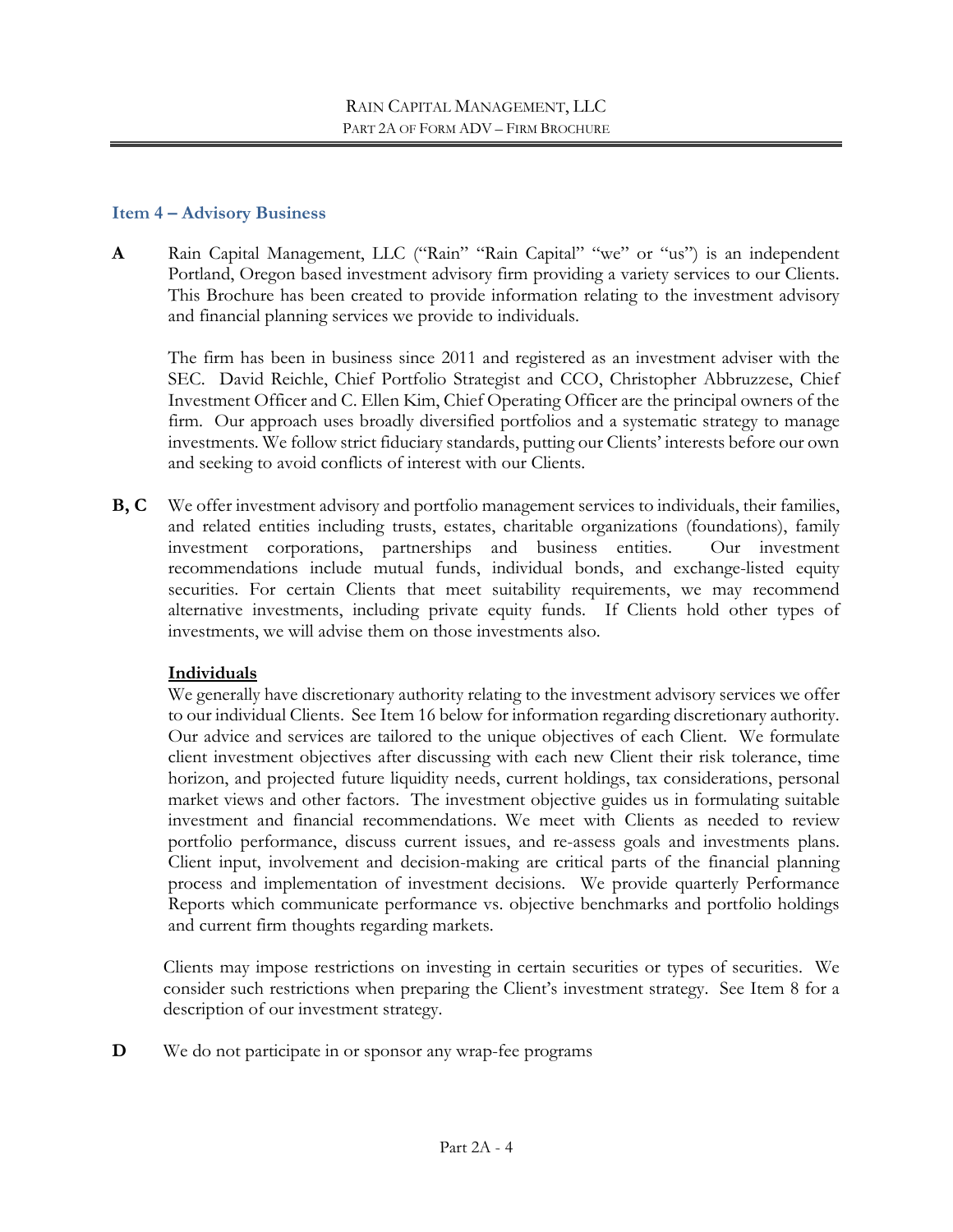**E** Rain Capital Management, LLC manages \$437,179,560 of Client assets on a discretionary basis and \$0 Client assets on a non-discretionary basis. This amount was calculated as of December 31, 2021.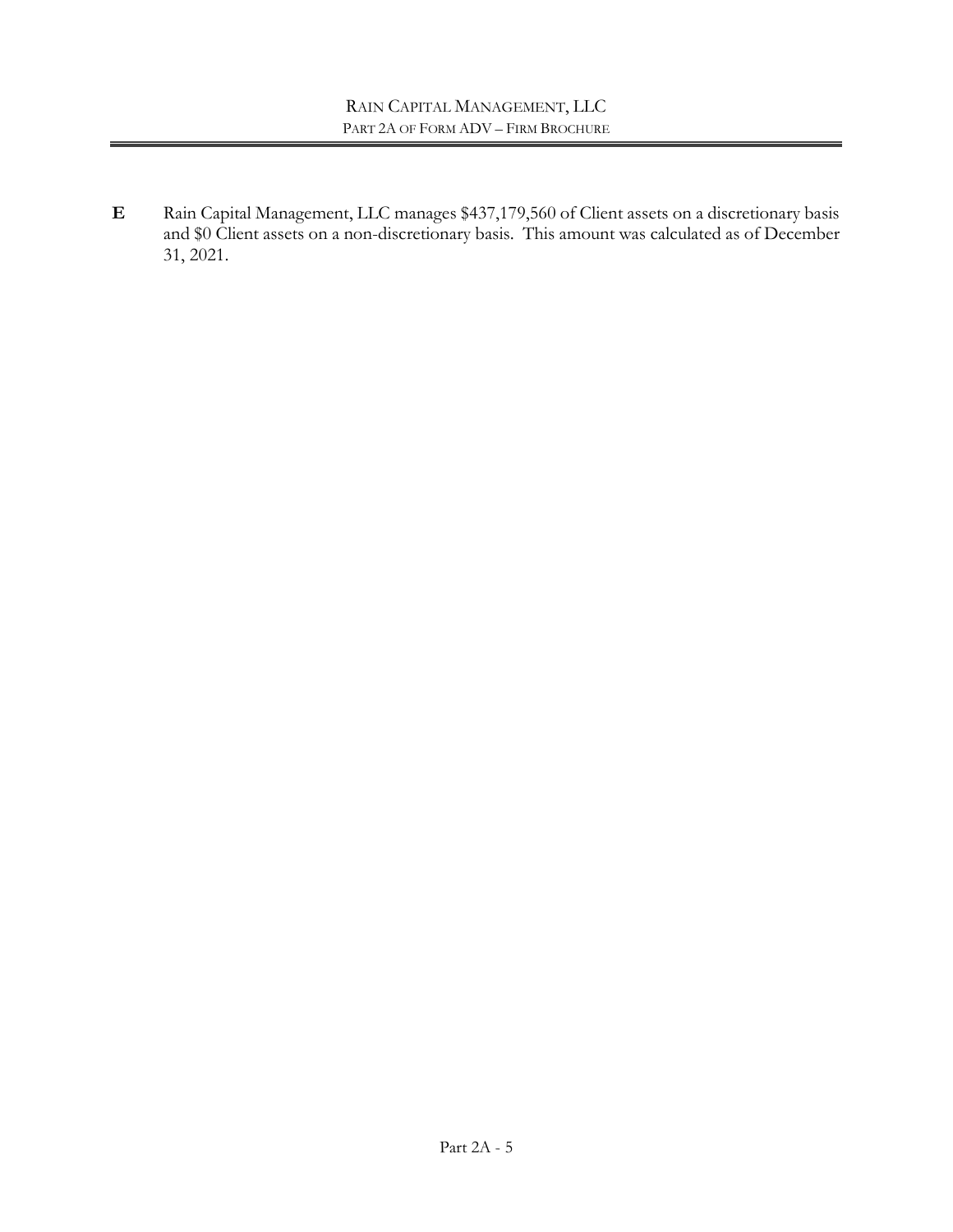#### <span id="page-5-0"></span>**Item 5 – Fees and Compensation**

**A** Our fees are as follows:

#### **Assets Under Management ("AUM"):**

We typically use the following tiered fee schedule:

| Assets Under Management | Annual Fee |
|-------------------------|------------|
| The first \$1,000,000   | $1.0\%$    |
| The next \$2,500,000    | 0.75%      |
| The next \$6,500,000    | 0.50%      |
| Over \$10,000,000       | negotiable |

**B Generally,** fees are deducted directly from Client custodial accounts upon submission of an invoice to the custodian. Rain Capital and the custodian will provide a quarterly statement to the Client detailing the amount of the fee and the value of the Client's assets on which he fees are based. Payment of fees may result in the liquidation of Client's securities if there is insufficient cash in the account.

Fees are charged quarterly in arrears based upon the market value of the account at the end of the quarter. Market value means the value of all assets in the account (not adjusted by any margin debit). To determine value, securities and other instruments traded on a market for which actual transaction prices are publicly reported shall be valued at the last reported sale price on the principal market in which they are traded (or, if there shall be no sales on such date, then at the mean between the closing bid and asked prices on such date). Other readily marketable securities and other instruments shall be priced using a pricing service or through quotations from one or more dealers. All other assets shall be valued at fair value by the Adviser whose determination shall be conclusive.

- **C** Clients pay transaction costs and other charges directly to the custodian. See Item 12. Client may be required to pay, in addition to Rain's fee, a proportionate share of any mutual fund's fees and charges. For example, mutual fund operating expenses are paid out of the fund and are an additional expense incurred by the Client. In addition, as advisor will on occasion utilize Separate Accounts or Limited Partnerships, management fees for such structures are paid directly to the manager and are separate from Rain Capital fees.
- **D** Clients pay all advisory fees quarterly, in arrears. Fees for a partial quarter at the commencement or termination of an agreement will be prorated based on the number of days the account was open during the quarter. We may modify the terms of the fee agreement by giving Clients 60 days' written notice in advance.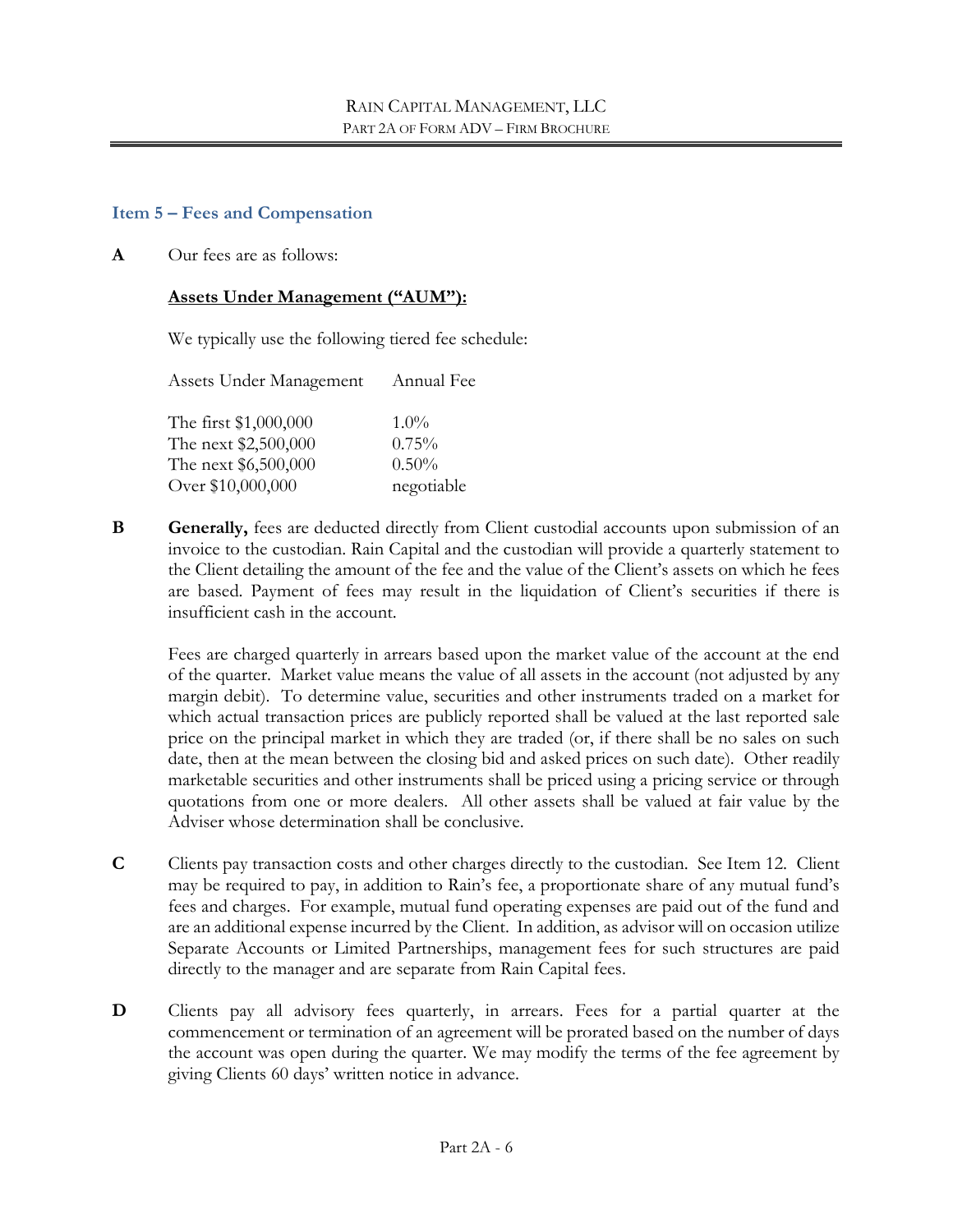All service agreements may be terminated at any time by either party by providing the other party with 30 days' written notice. Upon termination of any account, any fees that have been earned by Rain but not yet paid by Client will be immediately due and payable.

**E** Neither Rain, nor any supervised person associated with Rain accepts any compensation for the sale of securities or investment products.

#### Rollover Recommendations

As part of our investment advisory services to you, we may recommend that you roll assets from your employer's retirement plan, such as a 401(k), 457, or ERISA 403(b) account (collectively, a "Plan Account"), to an individual retirement account, such as a SIMPLE IRA, SEP IRA, Traditional IRA, or Roth IRA (collectively, an "IRA Account") that we will manage on your behalf. We may also recommend rollovers from IRA Accounts to Plan Accounts, from Plan Accounts to Plan Accounts, and from IRA Accounts to IRA Accounts. When we provide any of the foregoing rollover recommendations we are acting as fiduciaries within the meaning of Title I of the Employee Retirement Income Security Act ("ERISA") and/or the Internal Revenue Code ("IRC"), as applicable, which are laws governing retirement accounts.

If you elect to roll the assets to an IRA that is subject to our management, we will charge you an assetbased fee as set forth in the advisory agreement you executed with our firm. This creates a conflict of interest because it creates a financial incentive for our firm to recommend the rollover to you (*i.e.,* receipt of additional fee-based compensation). You are under no obligation, contractually or otherwise, to complete the rollover. Moreover, if you do complete the rollover, you are under no obligation to have the assets in an IRA managed by our firm. Due to the foregoing conflict of interest, when we make rollover recommendations, we operate under a special rule that requires us to act in your best interests and not put our interests ahead of yours.

Under this special rule's provisions, we must:

- $\triangleright$  meet a professional standard of care when making investment recommendations (give prudent advice);
- never put our financial interests ahead of yours when making recommendations (give loyal advice);
- $\triangleright$  avoid misleading statements about conflicts of interest, fees, and investments;
- $\triangleright$  follow policies and procedures designed to ensure that we give advice that is in your best interests;
- $\triangleright$  charge no more than a reasonable fee for our services; and
- $\triangleright$  give you basic information about conflicts of interest.

Many employers permit former employees to keep their retirement assets in their company plan. Also, current employees can sometimes move assets out of their company plan before they retire or change jobs. In determining whether to complete the rollover to an IRA, and to the extent the following options are available, you should consider the costs and benefits of a rollover.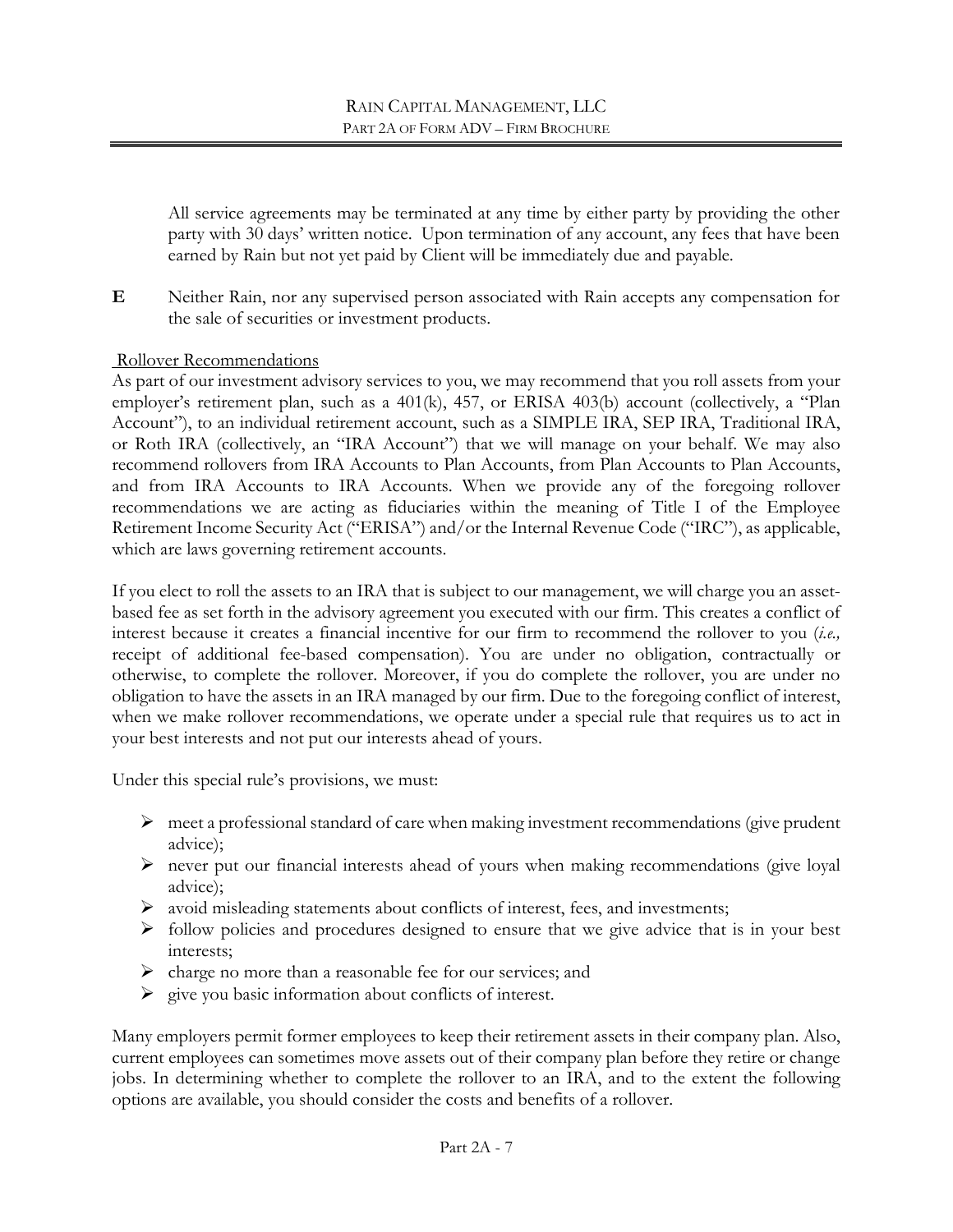Note that an employee will typically have four options in this situation:

- 1. leaving the funds in your employer's (former employer's) plan;
- 2. moving the funds to a new employer's retirement plan;
- 3. cashing out and taking a taxable distribution from the plan; or
- 4. rolling the funds into an IRA rollover account.

Each of these options has positives and negatives. Because of that, along with the importance of understanding the differences between these types of accounts, we will provide you with a written explanation of the advantages and disadvantages of both account types and the basis for our belief that the rollover transaction we recommend is in your best interests.

As an alternative to providing you with a rollover recommendation, we may instead take an entirely educational approach in accordance with the U.S. Department of Labor's Interpretive Bulletin 96-1. Under this approach, our role will be limited only to providing you with general educational materials regarding the pros and cons of rollover transactions. We will make no recommendation to you regarding the prospective rollover of your assets and you are advised to speak with your trusted tax and legal advisors with respect to rollover decisions. As part of this educational approach, we may provide you with materials discussing some or all of the following topics: the general pros and cons of rollover transactions; the benefits of retirement plan participation; the impact of pre-retirement withdrawals on retirement income; the investment options available inside your Plan Account; and high level discussion of general investment concepts (*e.g.,* risk versus return, the benefits of diversification and asset allocation, historical returns of certain asset classes, etc.). We may also provide you with questionnaires and/or interactive investment materials that may provide a means for you to independently determine your future retirement income needs and to assess the impact of different asset allocations on your retirement income. You will make the final rollover decision.

#### <span id="page-7-0"></span>**Item 6 – Performance-Based Fees and Side-By-Side Management**

Rain does not charge performance-based fees for its services. Accordingly, this item is not applicable to our firm.

## <span id="page-7-1"></span>**Item 7 – Types of Clients**

We provide investment and financial advisory services to high net worth individuals, their families, and related entities including trusts, estates, charitable organizations (foundations), family investment corporations, partnerships and business entities. We have a minimum account size of \$1 million. We may make exceptions to this minimum account requirement at any time, in our sole discretion.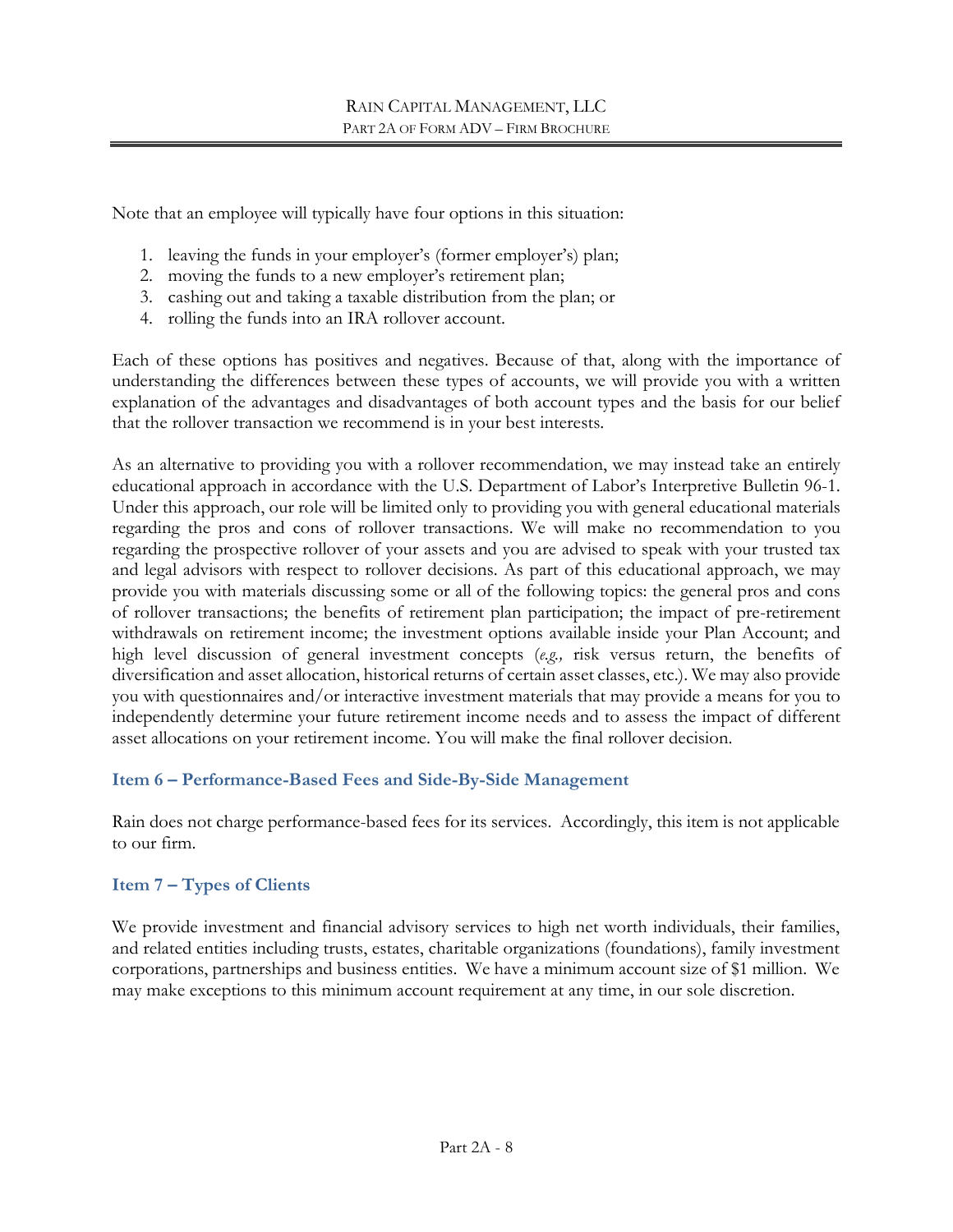#### <span id="page-8-0"></span>**Item 8 – Methods of Analysis, Investment Strategies and Risk of Loss**

Our investment strategies are tailored to investors with a long time horizon and an appreciation for an institutional style of investing. We focus particularly on the tradeoff of return as compensation for accepting investment risk and the effects of investment costs, inflation and taxes on investment returns. Our highest investment priority is developing the mix of assets appropriate to each Client's unique goals, objectives and risk tolerance. Our Clients have the final say as to how their investment objectives are defined and implemented.

Risk has many dimensions and we help our Clients consider the risk of not accomplishing their objectives in conjunction with market risk, liquidity risk, and investment-specific risk of loss. To manage risk, we recommend investing broadly across the capital markets, in most major asset classes both domestically and globally. We employ both passive and active investment strategies. Passive strategies attempt to mimic benchmark-like results. Active strategies attempt to outperform, on a riskadjusted basis, a relevant and appropriate benchmark. We utilize a range of strategies that are expected to perform differently in varying capital market environments.

All investment products we recommend come from third party investment managers that are not affiliated with Rain. We do not receive any commissions, rebates or other compensation from these managers. These investments are portable, and our Clients can choose to retain or sell them if they no longer retain us as their advisor.

Our methods of analysis, sources of information and investment strategies vary substantially by security or product type, asset class, investment risk, liquidity and other factors. In addition to traditional methods such as fundamental and quantitative analysis, our research, sourcing and due diligence may be supported by manager site visits, phone calls, correspondence or other means of direct and indirect communication with managers, third-party opinions, experiences and references, investment conference materials, and continuing education courses.

Other sources of information we rely upon when researching and analyzing securities include traditional research materials such as financial newspapers and magazines, informational databases, annual reports, prospectuses, filings with the SEC, research materials prepared by others, and company press releases.

We provide advice to Clients concerning all of the following types of investment strategies and securities:

- Mutual funds and exchange-traded funds (ETFs)
- Fixed income investments (including e.g., corporate, municipal, US government and foreign issuer debt)
- Public equity investments (including exchange listed, over the counter and foreign issuer)
- Private Equity/Hedge fund investments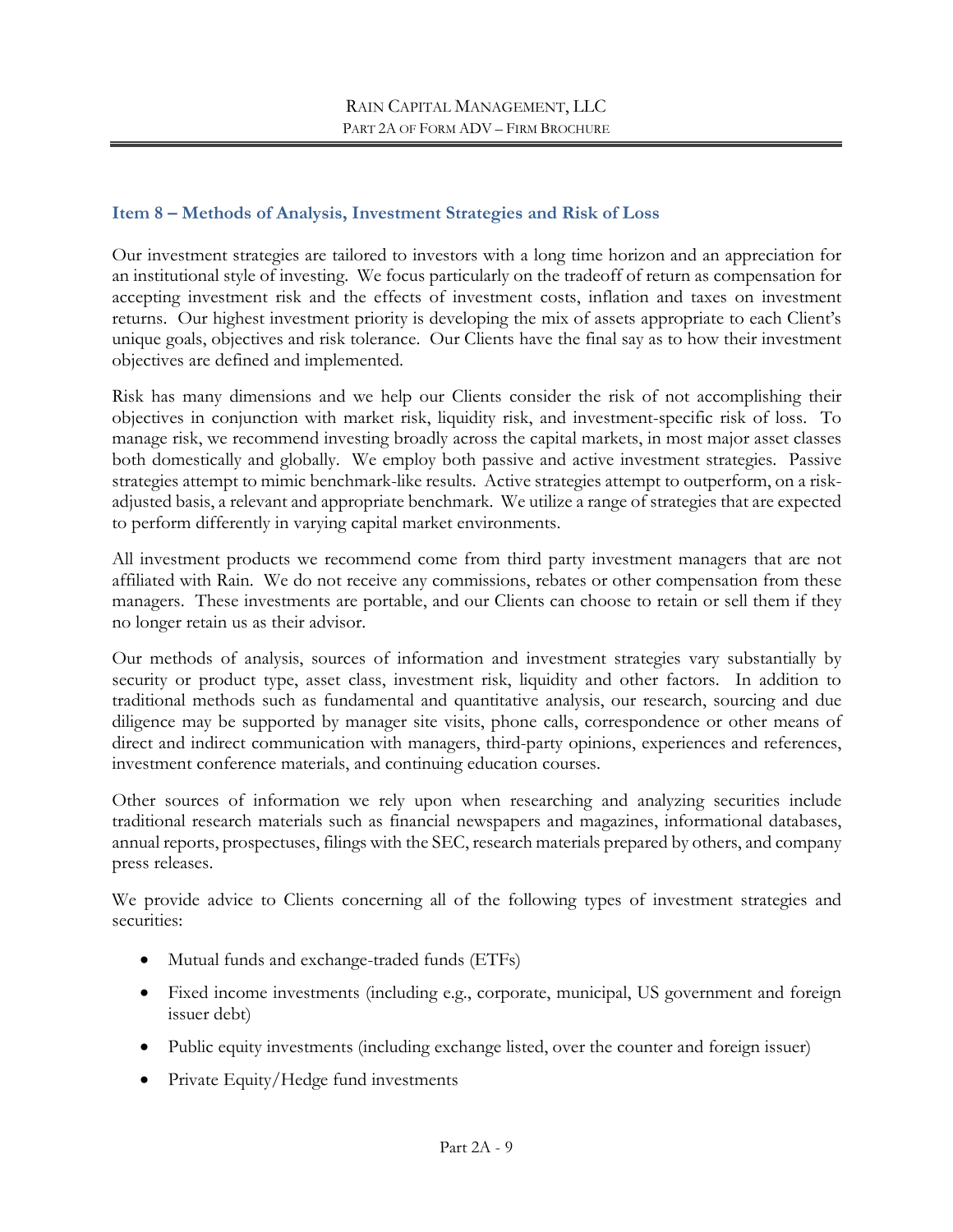- Real asset investments (including investments in real estate and other real assets including commodities)
- Private equity and debt investments

We access these investment strategies through any variety of security, depending on the size of the investment, the desired manager, costs, tax consequences and other factors. Rain portfolios are primarily built using institutional, no-load mutual funds and ETFs. We may utilize money market funds, mutual funds, exchange-traded funds, exchange-traded notes, real estate investment companies, registered investment companies, and private placement limited partnerships. Where appropriate, we may recommend strategies that use derivatives, options, warrants or structured products for accomplishing objectives and managing risk.

We may also advise on hedging strategies involving currency and/or concentrated equity positions, consistent with a Client's goals, objectives and suitability.

A complete analysis of all facets of risk associated with each of these investment strategies and product types is beyond the scope of this Brochure. The most material risk with each and every investment is risk of loss, which may include complete loss. Investments are subject to market, currency, economic, political and business risks. Some strategies and products we recommend are illiquid over an extended time period and Clients using these products and strategies must be able to tolerate this illiquidity by reserving sufficient resources to meet all obligations. Some strategies and products involve the use of leverage (borrowing) and this can exacerbate losses or magnify gains.

While a specific strategy may involve a certain set of risks viewed in isolation, the strategy must also be viewed in the broader portfolio context including diversification and correlation benefits provided by the investment.

We use our best judgment and good faith efforts in making suitable investment recommendations to our Clients. It is the responsibility of the Client to give us complete information and to notify us of any changes in their financial circumstances, goals or risk tolerance. Investing in securities involves risk of loss that Clients must be prepared to bear. Not every investment decision or recommendation made by us will be profitable. We cannot warrant or guarantee any particular level of account performance, or that an account will be profitable over time.

## <span id="page-9-0"></span>**Item 9 – Disciplinary Information**

Rain Capital Management, LLC is required to disclose all material facts regarding any legal or disciplinary event that would be material to your evaluation of our firm, or the integrity of our management. No principal or person associated with Rain has any information to disclose which is applicable to this Item.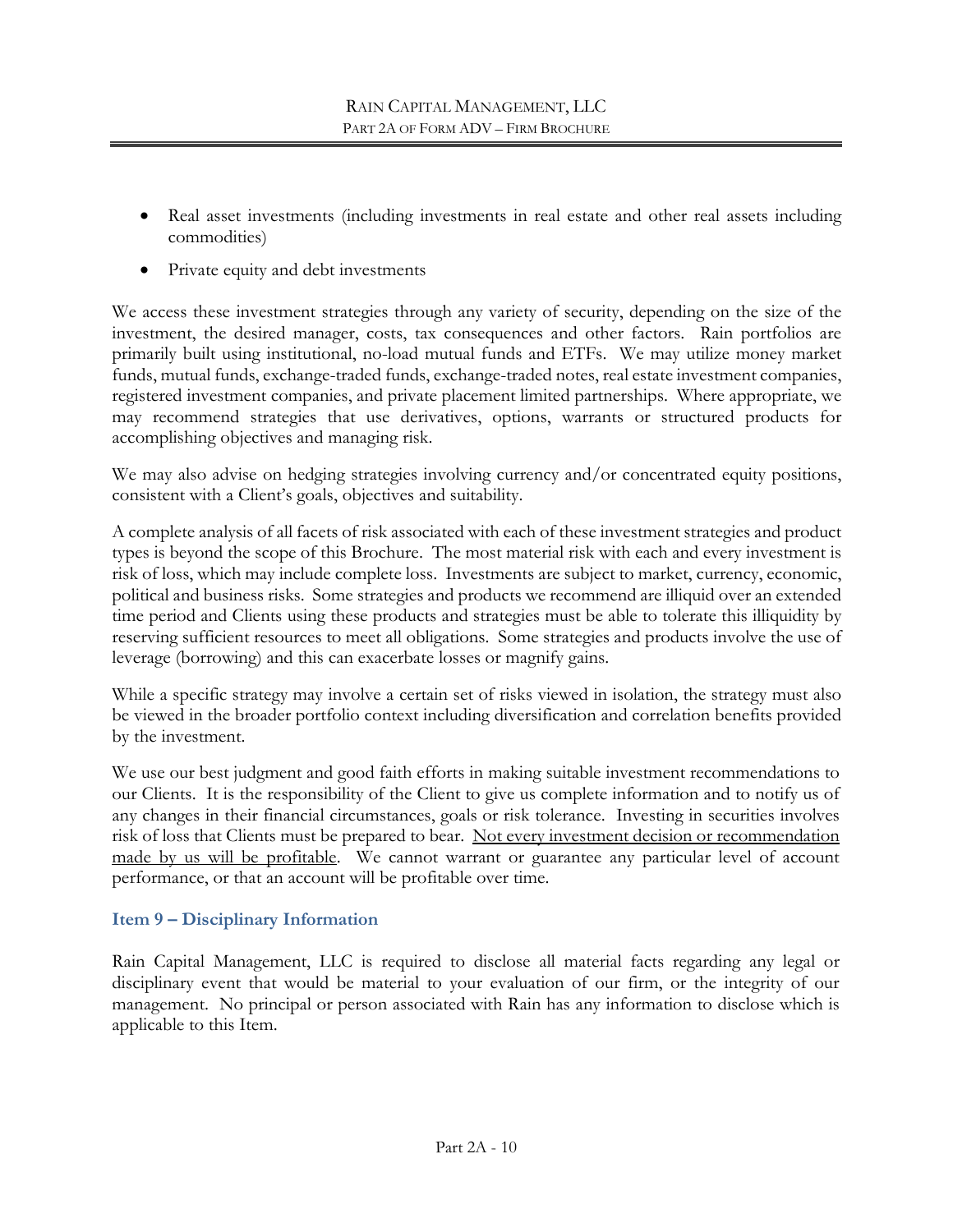#### <span id="page-10-0"></span>**Item 10 – Other Financial Industry Activities and Affiliations**

We are not affiliated with any other financial industry participants. We may recommend other investment advisors to our Clients, but we do not receive any compensation directly or indirectly from those advisors.

Other activities and affiliations of note are the following:

Chris Abbruzzese is an appointed, non-compensated public member of the Advisory Board for the City of Portland's Investment Advisory Committee. The Investment Advisory Committee advises the Commissioner In Charge, the Chief Administrative Officer of the Office Management and Finance, the City Council and the City Treasurer of the City on: investment policies and investment practices of the City; maximum bank balances to be maintained by the City; and such other investment matters as the Commissioner in Charge of the Office Management and Finance, the City Council or the Chief Administrative Officer may request.

David Reichle is a non-compensated Advisory Board member of Ecoworks Foundation, Inc. a philanthropic organization focused on investing in education and research that is supportive of sustainable development.

## <span id="page-10-1"></span>**Item 11 – Code of Ethics, Participation or Interest in Client Transaction & Personal Trading**

**A** Rain has a Code of Ethics which all employees are required to follow. The Code of Ethics outlines our high standard of business conduct, and fiduciary duty to Clients. The Code of Ethics includes provisions relating to the confidentiality of Client information, a prohibition on insider trading, a prohibition of rumor mongering, restrictions on the acceptance of gifts, the reporting of certain gifts and business entertainment items, and personal securities trading procedures, among other things.

> A copy of the code of ethics is available to any Client or prospective Client upon request. Our Clients or prospective Clients may request a copy of the firm's Code of Ethics by contacting David Reichle at (503) 822-1700 or david@raincapital.com.

**B**, **C**, **D** We do not have a material financial interest in any security or investment that we recommend.

> Our managers, employees and other individuals associated with our firm may buy and sell some of the same securities for their own account that we buy and sell or recommend for Clients. In some cases they may buy or sell securities for their own account that differ from, or for reasons not related to, the strategies adopted for our Clients. In general, our employees' wealth level, asset allocation, time horizon, risk tolerance, liquidity needs, and other factors may differ substantially from our Clients' and, accordingly, employee portfolio transactions may reasonably be expected to differ from Client portfolio transactions. Our employees are required to follow the Code of Ethics when making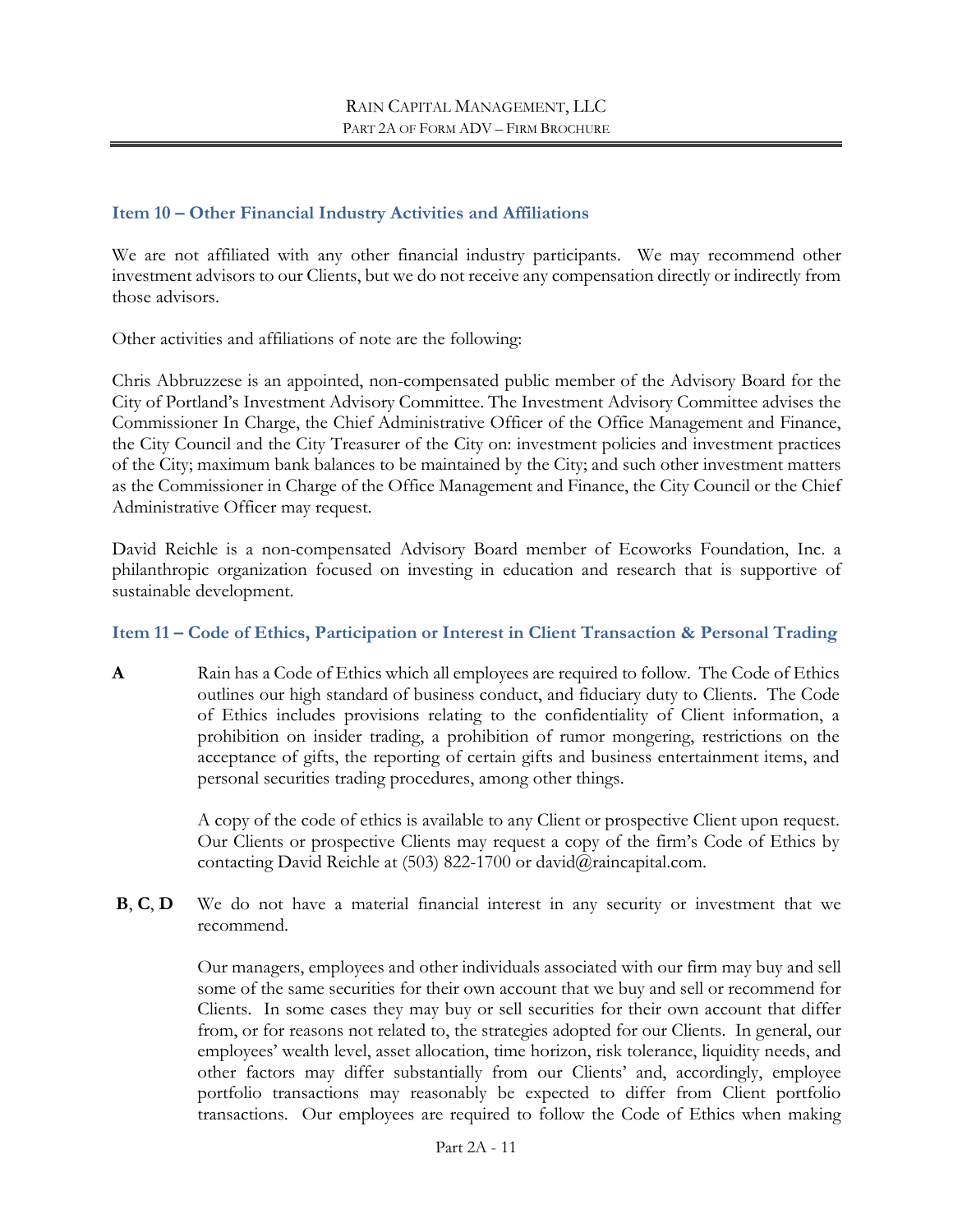trades for their own accounts in securities which are recommended to and/or purchased for Clients. The Code of Ethics is designed to assure that the personal securities transactions will not interfere with decisions made in the best interest of advisory Clients while at the same time, allowing employees to invest their own accounts.

Rain will disclose to advisory Clients any material conflict of interest relating to us, our representatives, or any of our employees which could reasonably be expected to impair the rendering of unbiased and objective advice.

#### <span id="page-11-0"></span>**Item 12 – Brokerage Practices**

- **A** Our Clients' assets are held by independent third-party custodians. Except to the extent that the Client directs otherwise, we may use our discretion recommending the broker-dealer. The Client is not obligated to effect transactions through any broker-dealer recommended by us. In recommending a broker-dealer we will comply with our fiduciary duty to seek best execution and with the Securities Exchange Act of 1934 and will take into account such relevant factors as:
	- > Price;
	- $\triangleright$  The custodian's facilities, reliability and financial responsibility;
	- $\triangleright$  The ability of the custodian to effect transactions, particularly with regard to such aspects as timing, order size and execution of order;
	- $\triangleright$  Any other factors that we consider to be relevant.

Generally speaking, we will recommend that Clients establish brokerage accounts with the Schwab Institutional division of Charles Schwab & Co. Inc. ("Schwab") so long as Schwab continues to meet the above criteria. We work primarily with Schwab for administrative convenience and also because Schwab offers a good value to our Clients for the transaction costs and other costs incurred.

Schwab is a registered broker-dealer and SIPC member. Schwab provides Advisor with access to its institutional trading and operations services, which are typically not available to Schwab retail investors. These services are generally available to independent investment advisors at no charge to them so long as a total of at least \$10 million of the advisor's Clients' account assets are maintained at Schwab Institutional.

Schwab's services include research, brokerage, custody, access to mutual funds and other investments that are otherwise available only to institutional investors or would require a significantly higher minimum initial investment. Schwab Institutional also makes available to Advisor other products and services that benefit Advisor but may not directly benefit its Clients' accounts. Some of these other products and services assist Advisor in managing and administering Clients' accounts. These include software and other technology that provide access to Client account data (such as trade confirmation and account statements), facilitate trade execution (and allocation of aggregated trade orders for multiple Client accounts),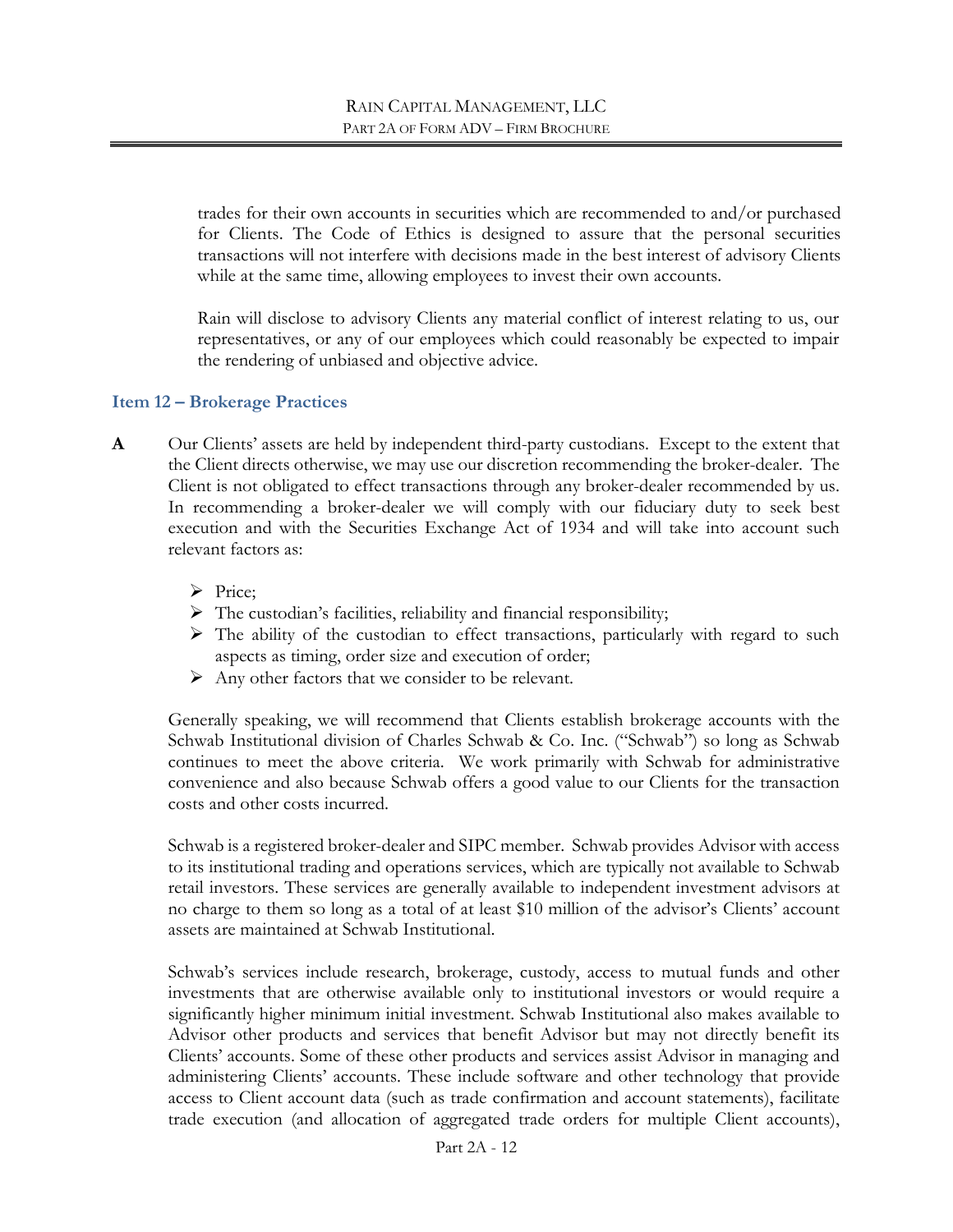provide research, pricing information and other market data, facilitate payment of Advisor's fees from its Clients' accounts and assist with back-office support, recordkeeping and Client reporting. Many of these services generally may be used to service all or a substantial number of Advisor's accounts, including accounts not maintained at Schwab Institutional.

- **B** We may aggregate trades for Clients, in which case we will input trades directly into our trade management system. The allocations of a particular security will be determined by us before the trade is placed with the custodian. When practical, Client trades in the same security will be bunched in a single order (a "block") in an effort to obtain best execution at the best security price available. When employing a block trade:
	- We will make reasonable efforts to attempt to fill Client orders by day-end.
	- If the block order is not filled by day-end, we will allocate shares executed to underlying accounts on a pro rata basis, adjusted as necessary to keep Client transaction costs to a minimum.
	- If a block order is filled (full or partial fill) at several prices through multiple trades, an average price and commission will be used for all trades executed;
	- All participants receiving securities from the block trade will receive the average price.
	- Only trades executed within the block on the single day may be combined for purposes of calculating the average price.

It is expected that this trade aggregation and allocation policy will be applied consistently. However, if application of this policy results in unfair or inequitable treatment to some or all of our Clients, we may deviate from this policy.

#### <span id="page-12-0"></span>**Item 13 – Review of Accounts**

- A Client accounts are reviewed on an ongoing basis. We review Client accounts to ensure consistency with Client objectives and risk tolerance. Client account performance is also reviewed at least monthly. The reviews are conducted by David Reichle and/or Chris Abbruzzese.
- B More frequent reviews may be triggered by a change in Client's investment objectives; tax considerations; large deposits or withdrawals; large sales or purchases; or, changes in the economic climate.
- C Investment advisory Clients receive standard written account statements from the custodian of their accounts on a monthly basis or no less than quarterly. Rain Capital provides Clients with a written report summarizing the account activity and performance quarterly.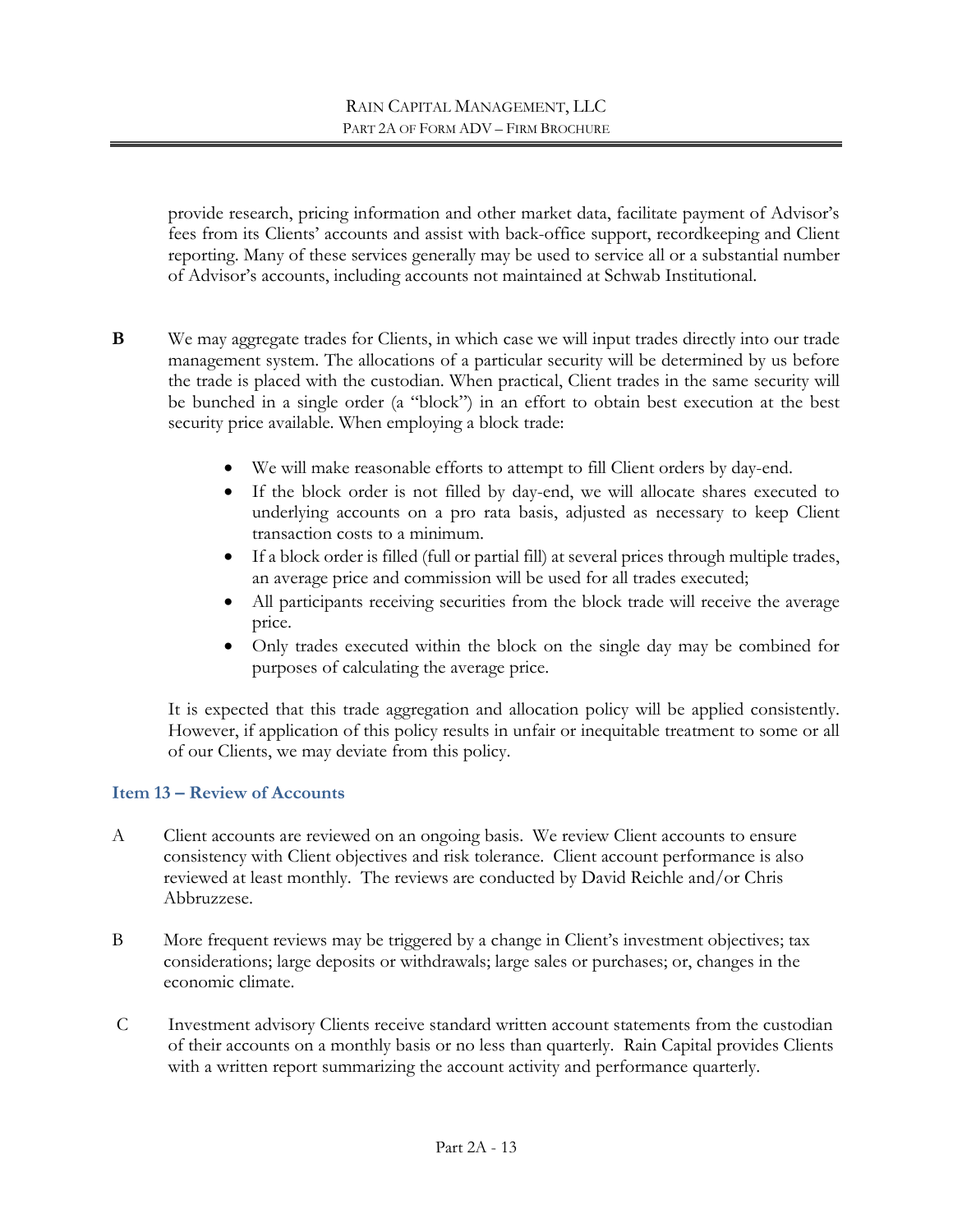#### <span id="page-13-0"></span>**Item 14 – Client Referrals and Other Compensation**

We have no arrangements, written or oral, in which we compensate others or are compensated for Client referrals.

Additionally, from time to time, we may give a gift certificate of nominal value in appreciation for a Client referral.

#### <span id="page-13-1"></span>**Item 15 – Custody**

With the exception of our ability to debit fees, and the ability to disburse or transfer certain funds pursuant to Standing Letters of Authorization executed by Clients, Rain does not otherwise have custody of the assets in the account.

We shall have no liability to the Client for any loss or other harm to any property in the account, including any harm to any property in the account resulting from the insolvency of the custodian or any acts of the agents or employees of the custodian and whether or not the full amount or such loss is covered by the Securities Investor Protection Corporation ("SIPC") or any other insurance which may be carried by the custodian. The Client understands that SIPC provides only limited protection for the loss of property held by a custodian. Federal securities laws impose liabilities under certain circumstances on persons who act in good faith, and therefore nothing herein shall in any way constitute a waiver of limitation of any rights which the undersigned may have under any federal securities law.

Clients receive standard account statements from the custodian of their accounts on a monthly basis. We also provide Clients with written quarterly reports summarizing account activity and performance. We urge all Clients to carefully review statements from the custodian and compare these to reports that we may provide. Our reports may vary from custodial statements based on accounting procedures, reporting dates, or valuation methodologies of certain securities.

#### <span id="page-13-2"></span>**Item 16 – Investment Discretion**

We offer advisory services on a discretionary basis. Discretionary authority allows us to execute investment recommendations in accordance with the investment objective, without the Client's prior approval of each specific transaction. Under this authority, Clients allow us to purchase and sell securities and instruments in their account(s), arrange for delivery and payment in connection with the foregoing, select and retain sub-advisors, and act on behalf of the Client in matters necessary or incidental to the handling of the account, including monitoring certain assets. Clients may provide guidance and restrictions on our discretion through the development of the investment objective and through ongoing conversation. Such guidance could include, but not be limited to, the following examples: Exclusion of certain securities or investment types, exclusion of certain geographic exposure. We welcome an ongoing discussion of both investment objective and goals.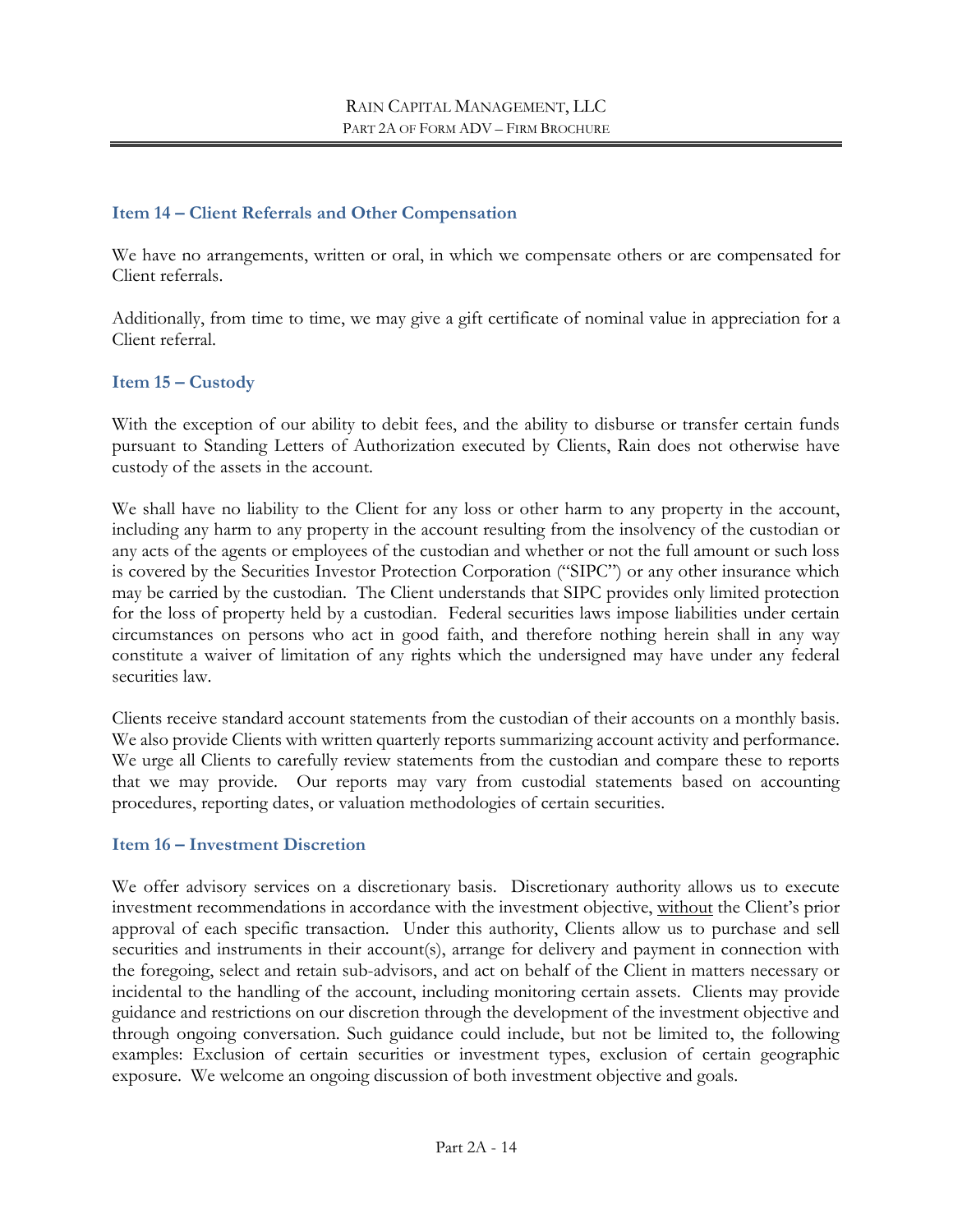#### <span id="page-14-0"></span>**Item 17 – Voting Client Securities**

**A** Unless specifically directed otherwise by the Client, we are authorized to receive and vote proxies on behalf of our Clients. However, Clients may retain the right to vote their own proxies if they choose.

When we receive a proxy, it is our policy to vote in the interest of maximizing value for Clients. Proxies are an asset of a Client, which should be treated by us with the same care, diligence, and loyalty as any asset belonging to a Client. To that end, we will vote in a way that we believe is consistent with our fiduciary duty. Consideration will be given to both the short and long term implications of the proposal to be voted on when considering the optimal vote. A Client may request that we vote in a particular matter. If a split-vote is allowed or available we will attempt to accommodate; however, Rain Capital will only accept the guidance to the extent that it can exclusively in that manner on the Client's share or that the guidance is consistent with Rain Capital's intent with share of other Clients.

It is our policy to vote proxies of the securities on Rain Capital's *Select List*. The Select List is a list of mutual funds and ETF strategies vetted and approved by our Investment Committee. Unless specifically directed otherwise in writing by the Client, Rain Capital does not vote proxies on issue held in Client accounts that are not on the Select List. Proxy voting for publicly traded securities managed by Separate Account Managers or in a Limited Partnership Structure are voted on by the respective manager and not by Rain Capital.

We will reasonably try to assess any material conflicts between our interests and those of our Clients with respect to proxy voting. Provided that no material conflicts of interest are identified, we will vote the proxy in the interest of maximizing shareholder value.

Where a proxy proposal raises a material conflict between our interests and those of a Client, we will disclose the conflict to the relevant Clients and provide them with an opportunity to object or vote on their own behalf within (30) days prior to voting the securities. If a Client does not object or otherwise respond to us within (30) days of the notice, we will vote in the interest of maximizing shareholder value. The disclosure to the Client will include sufficient detail regarding the matter to be voted on and the nature of the conflict so that the Client can make an informed decision regarding the vote.

If we determine that it is in the Client's best interest, we will not vote proxies received. The following are certain circumstances where we will limit our role in voting proxies:

1. Client Maintains Proxy Voting Authority: Where a Client specifies in writing that it will maintain the authority to vote proxies itself or that it has delegated the right to vote proxies to a third party, we will not vote the securities and will direct the relevant custodian to send the proxy material directly to the Client. If any proxy material is received by us, it will promptly be forwarded to the Client or specified third party.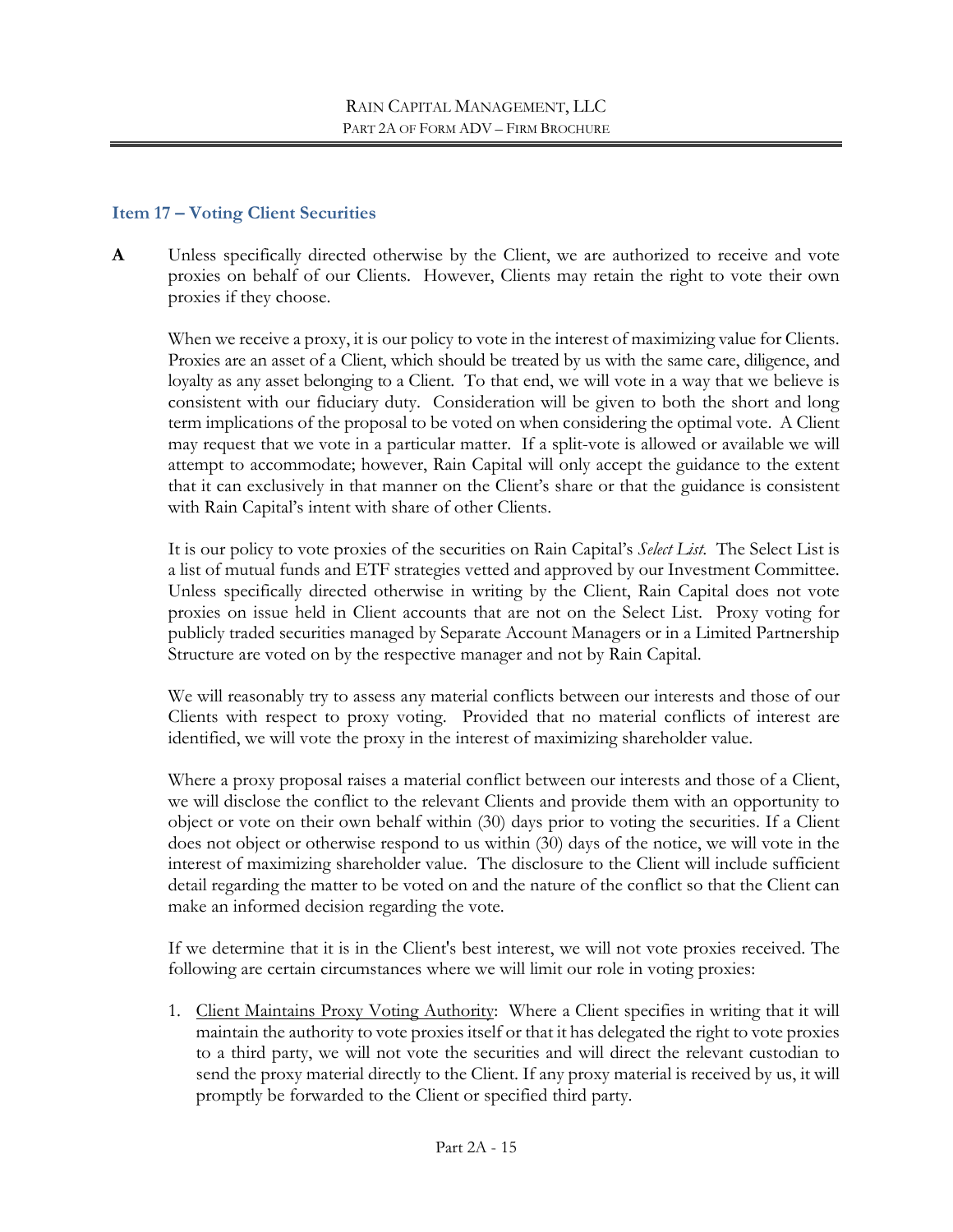- 2. Rain Capital maintains a log of its proxy voting record. Should a Client have questions regarding any proxy action, they may contact our Chief Investment Officer, Chris Abbruzzese at (503) 776-8804.
- 3. Limited Value: If we determine that the value of a Client's economic interest or the value of the portfolio holding is indeterminable or insignificant, we may abstain from voting a Client's proxies. We also will not vote proxies received for securities which are no longer held by the Client's account.
- 4. Separately Managed Accounts: All proxy voting authority for securities held in separately managed accounts is delegated to the respective investment manager of each account.

We will maintain the following records for 5 years:

- (i) proxy voting procedures and policies, and all amendments;
- (ii) a record of all proxy statements received by us regarding Client securities (provided however, that we may rely on the proxy statement filed on EDGAR for our records);
- (iii) a record of all votes cast on behalf of Clients;
- (iv) records of all Client requests for proxy voting information; and
- (v) any documents prepared by us which were material to making a decision how to vote or that memorialized the basis for the decision.

Clients may obtain information on how proxies were voted with respect to the Clients' portfolio securities or a copy of our Policies and Procedures by contacting Chris Abbruzzese at (503) 822-1700.

**B** If we do not have authority to vote Client securities, Clients will receive proxies and other solicitations directly from the custodian or transfer agent. Client may contact us with questions about proxies they are considering by calling Chris Abbruzzese at (503) 776-8804.

## <span id="page-15-0"></span>**Item 18 – Financial Information**

- **A** We do not require advisory management fees to be paid in advance.
- **B** We have no financial commitments that impair our ability to meet contractual and fiduciary commitments to Clients.
- **C** Neither Rain, nor any of the principals, have been the subject of a bankruptcy petition at any time in the past.